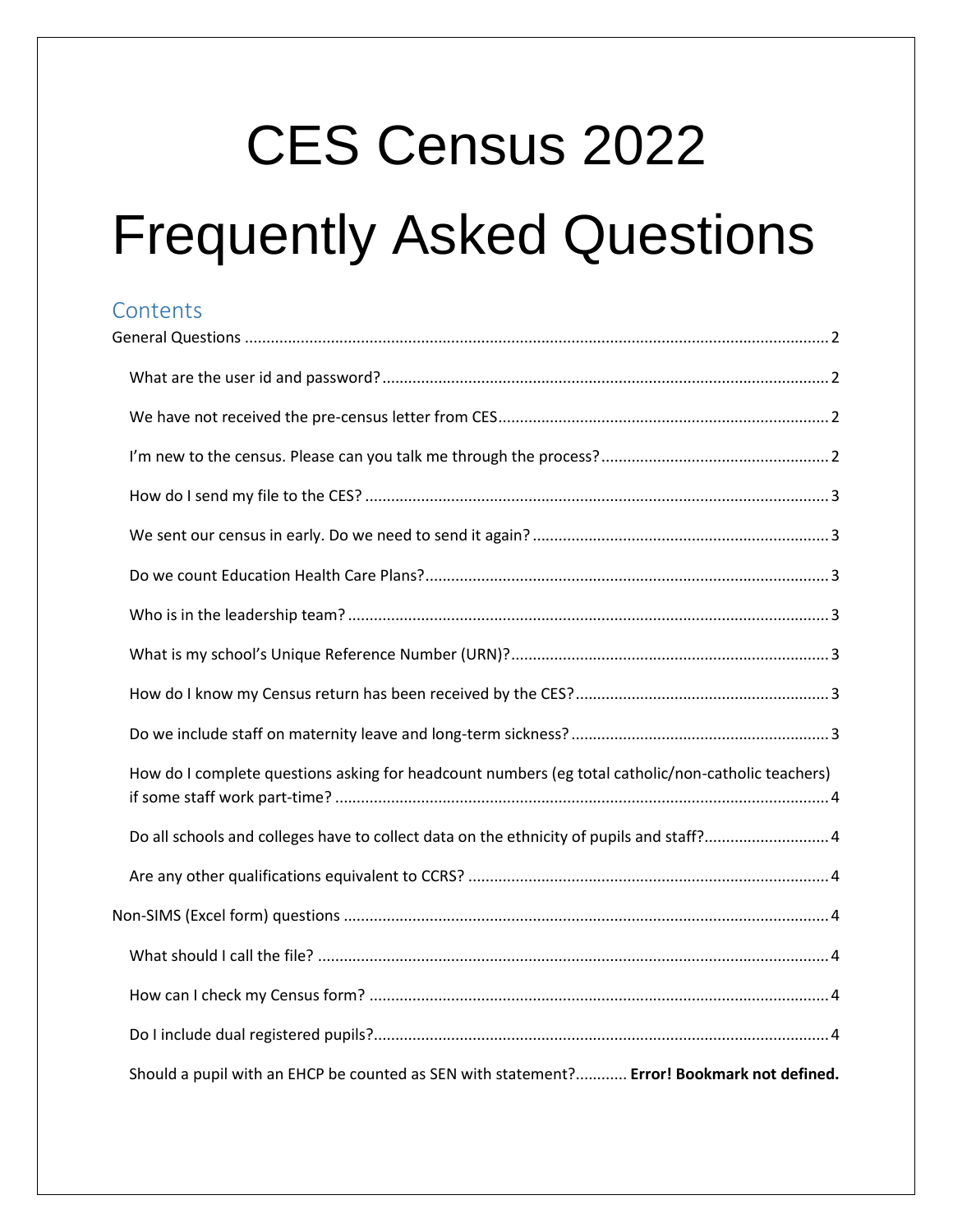| The school uses SIMS, but does not have the CES Census. How do I now obtain this application?7 |
|------------------------------------------------------------------------------------------------|
| The CES Census options appear on screen but nothing happens when I click on them.  8           |
|                                                                                                |

# <span id="page-1-0"></span>**General Questions**

#### <span id="page-1-1"></span>**What are the user id and password?**

To upload the census file, go to<https://cescensus.org.uk/upload/> and enter the following user id and password:

User ID: censususer

Password: census2022

#### <span id="page-1-2"></span>**We have not received the pre-census letter from CES**

Copies of all correspondence can be downloaded from the Census website.

#### <span id="page-1-3"></span>**I'm new to the census. Please can you talk me through the process?**

The website contains extensive guidance documents covering all aspects of the census. This includes single page 'quickstart' guides for SIMS and Excel schools that summarise the census process and link to more detailed information. If you have specific questions then please email or call the helpdesk.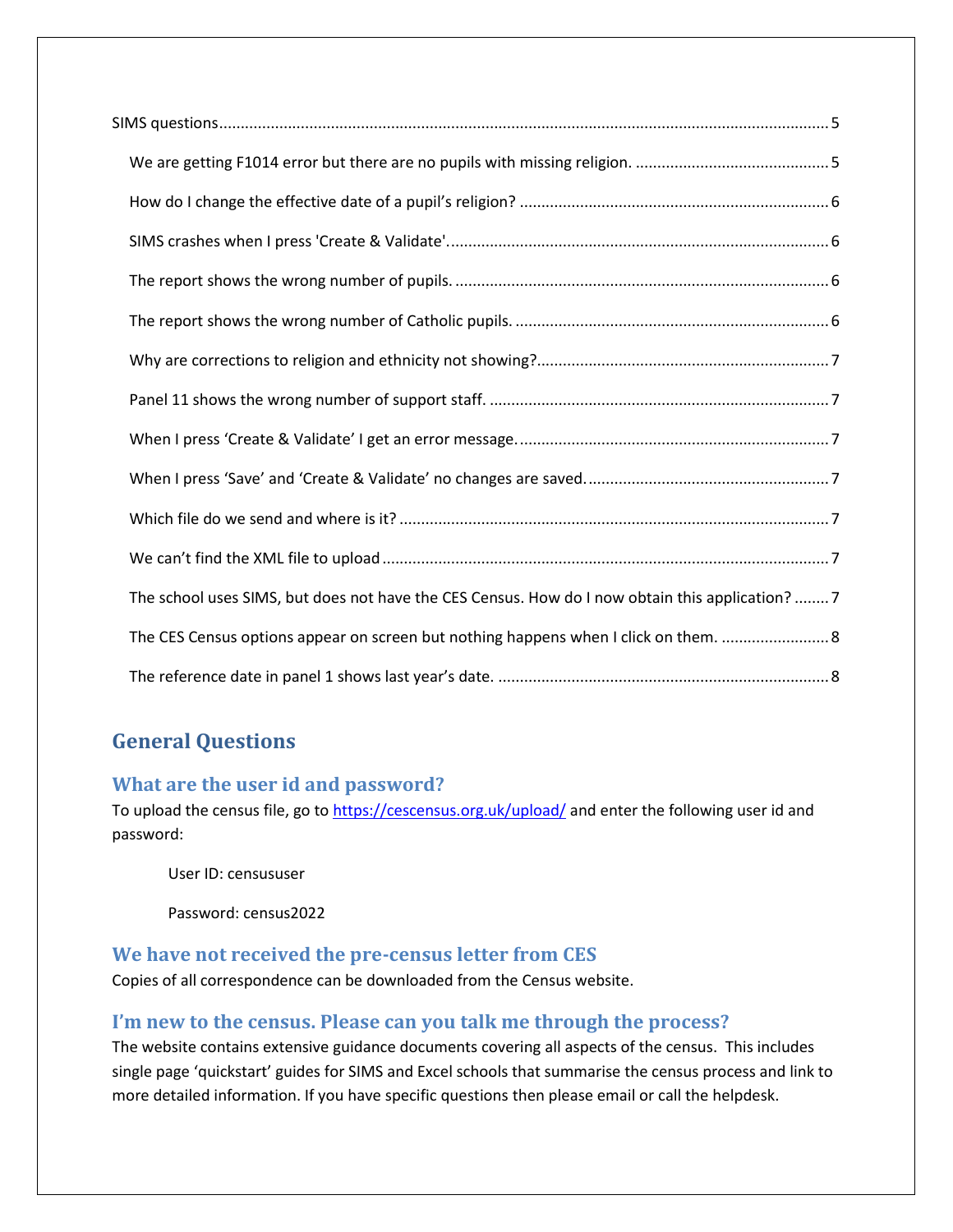#### <span id="page-2-0"></span>**How do I send my file to the CES?**

- 1. Go to [https://www.cescensus.org.uk](https://www.cescensus.org.uk/)
- 2. Click on the 'Upload' menu option
- 3. Enter the user id and password
- 4. Upload your file using the web form

### <span id="page-2-1"></span>**We sent our census in early. Do we need to send it again?**

The census should contain data that was correct on the census reference date (18<sup>th</sup> January in Wales, 20<sup>th</sup> January in England). If a census was submitted before the reference date it should be resubmitted if any changes have occurred to student or staff numbers between the submission and reference dates.

## <span id="page-2-2"></span>**Do we count Education Health Care Plans?**

Yes, EHCPs are gradually replacing SEN statements and should be added to the total number of SEN students with a statement.

# <span id="page-2-3"></span>**Who is in the leadership team?**

Although several roles are included in most schools leadership teams the CES Census asks for details of only these roles: head teachers; executive head teachers; deputy heads; assistant heads.

You should only include these roles in answers to questions about the leadership team.

# <span id="page-2-4"></span>**What is my school's Unique Reference Number (URN)?**

Please follow these steps if you wish to find your URN, Local Authority Number or Establishment Number:

- 1. Go to<https://get-information-schools.service.gov.uk/>
- 2. Enter your school's postcode in the box labeled 'Enter a town, locality or postcode'
- 3. Select 'Search by Location' and enter your school's postcode
- 4. The results page shows all three numbers for each school

# <span id="page-2-5"></span>**How do I know my Census return has been received by the CES?**

If your file is uploaded successfully then a confirmation email will be sent to the email address that you supplied in the upload form. You can check whether we have received your file by looking at the return rates page a[t https://www.cescensus.org.uk/.](https://www.cescensus.org.uk/) Please wait until the return rates on the website have a date on or after the date that you submitted your file.

#### <span id="page-2-6"></span>**Do we include staff on maternity leave and long-term sickness?**

**You should not include** any members of staff who are on extended leave (greater than one term).

**You should include** all staff, including supply staff, who are continuously employed for a term or more.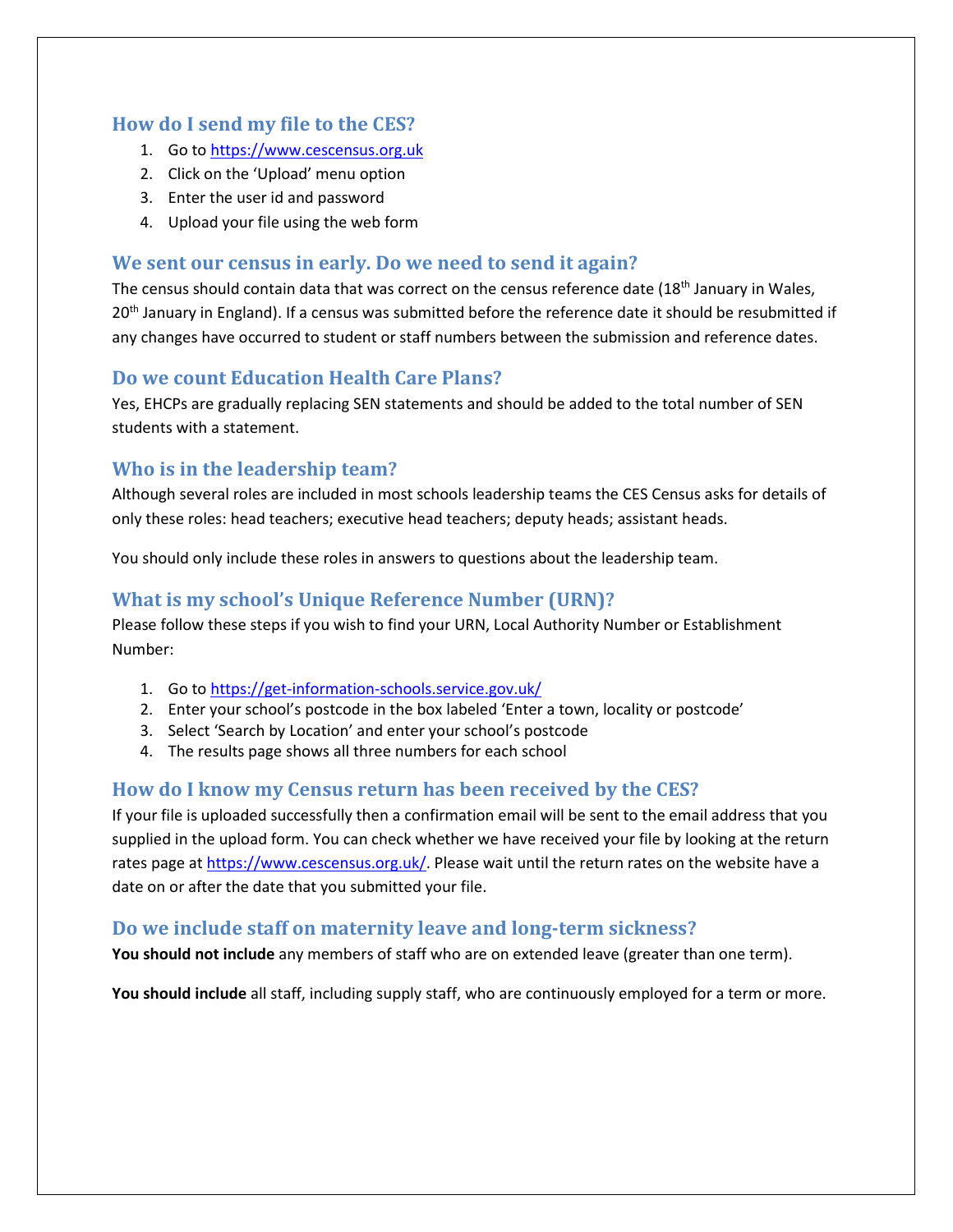# <span id="page-3-0"></span>**How do I complete questions asking for headcount numbers (eg total Catholic/non-Catholic teachers) if some staff work part-time?**

If you are asked for a headcount figure, you count staff the same way, whether they work full- or parttime. Eg If there are three Catholic welfare assistants (members of the support staff), of whom one works part-time, the answer to question 50 is still "3".

# <span id="page-3-1"></span>**Do all schools and colleges have to collect data on the ethnicity of pupils and staff?**

This information is collected to assist schools and colleges in meeting their duties under the public sector equality duty.

#### <span id="page-3-2"></span>**Are any other qualifications equivalent to CCRS?**

Two other qualifications are equivalent to CCRS (Catholic Certificate in Religious Studies) and may also be included:

CTC: Catholic Teachers' Certificate CRE: Certificate in Religious Education

# <span id="page-3-3"></span>**Non-SIMS (Excel form) questions**

#### <span id="page-3-4"></span>**What should I call the file?**

You should rename the Excel spreadsheet so that it includes your 7 digit local authority number and establishment number. For example, if your school's LA and Establishment number is 823/4321, change the file name from **RenameMe-CESCensus2022\_9999999** to **CESCensus2022\_8234321**

#### <span id="page-3-5"></span>**How can I check my Census form?**

The Excel form includes a data validation sheet. When you enter your responses in the Census form the *Data Validation Form* will be automatically populated with your responses. You can check your numbers by clicking the check button at the end of the Census form under the heading *Submitting your form*. This will take you to the validation sheet.

The validation sheet contains four tables. The first table is a checklist of the questions answered in Sections A & B, and any that have been missed will be highlighted. The next three tables show whether or not your answers to the questions relating to the leadership group (by size and by ethnicity), teacher numbers (by Catholicity and by ethnicity), and pupil numbers (by year group and by ethnicity) match.

#### <span id="page-3-6"></span>**Do I include dual registered pupils?**

<span id="page-3-7"></span>You should only include dual registered pupils if your school is their main school. If your school is their subsidiary school they should not be included.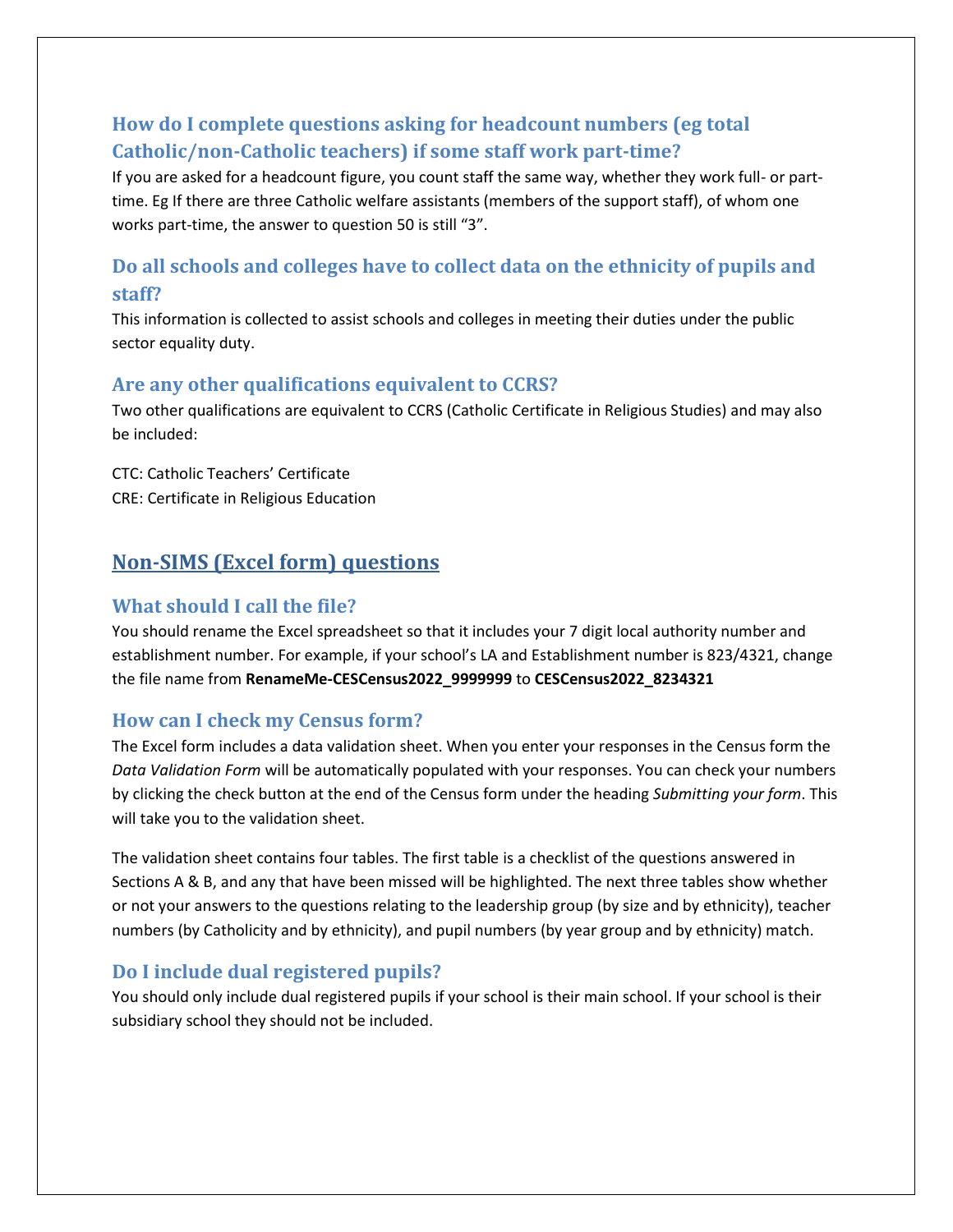# **SIMS questions**

#### <span id="page-4-0"></span>**What is the F1014 error?**

Validation error F1014 should occur when one or more students have no religion assigned. These will have '-' as their religion in the Census student detail report. If your school does have some pupils with no religion recorded in SIMS you should amend their religion, making sure that the effective date is on or before the Census date (click the history button in the ethnic / cultural panel to do this).

If there are no pupils without a religion but Create and Validate still results in error F1014 then there may be religion codes that have not been mapped to a religion category. This will also result in the F1014 error. To resolve this please follow these steps:

1. Open **Tools | Lookups | Maintain** and select Home Religion as the lookup type.

2. Ensure that each Active religion code has an appropriate religion category, e.g. a code for Church of England should have a category of CH (Christian).

Finally, if you are still getting error F1014 then check the summary report to see if there is a value greater than zero next to question 129 (missing religion). If this value is zero you can ignore the error and authorise the Census. If there is a value for 'Missing', even after making any corrections, please run a SIMS report of pupil religion totals and send the totals to the CES, either by email or in a support ticket. You can then authorise the Census and the CES will correct the Census file when it is received. Please ensure that the data you send is a summary of the totals for each religion, **not** a report showing the religion of every pupil.

If you experience the error message saying that there are inactive lookup categories when opening the CES Census the F1014 error will be displayed. If this happens please see the separate knowledgebase article about inactive lookup categories.

#### **What is the F1015 error?**

F1015 error message is displayed when the total number of pupils when grouped by year group, gender and Catholicity is different to the total number of pupils when grouped by ethnicity.

An error in the calculation of pupil totals has been addressed in the consolidated patch 24579, fileset 1102. Applying the patch will remove this error in most cases. If it doesn't, there are a few steps to follow.

The first thing to check is whether there is actually a discrepancy in the pupil totals. Open the summary report and compare the total number of pupils when counted by their year group, gender and Catholicity (questions  $52 - 119$ ) with the total number when counted by their ethnicity (questions  $138 -$ 149). If the two totals are the same then you can ignore the F1015 error and authorise your census.

If there is a discrepancy, go to panel 7 (pupil ethnicity) and press the recalculate button. If any changes to pupil numbers have taken place in SIMS after the Calculate All Details button was pressed, they will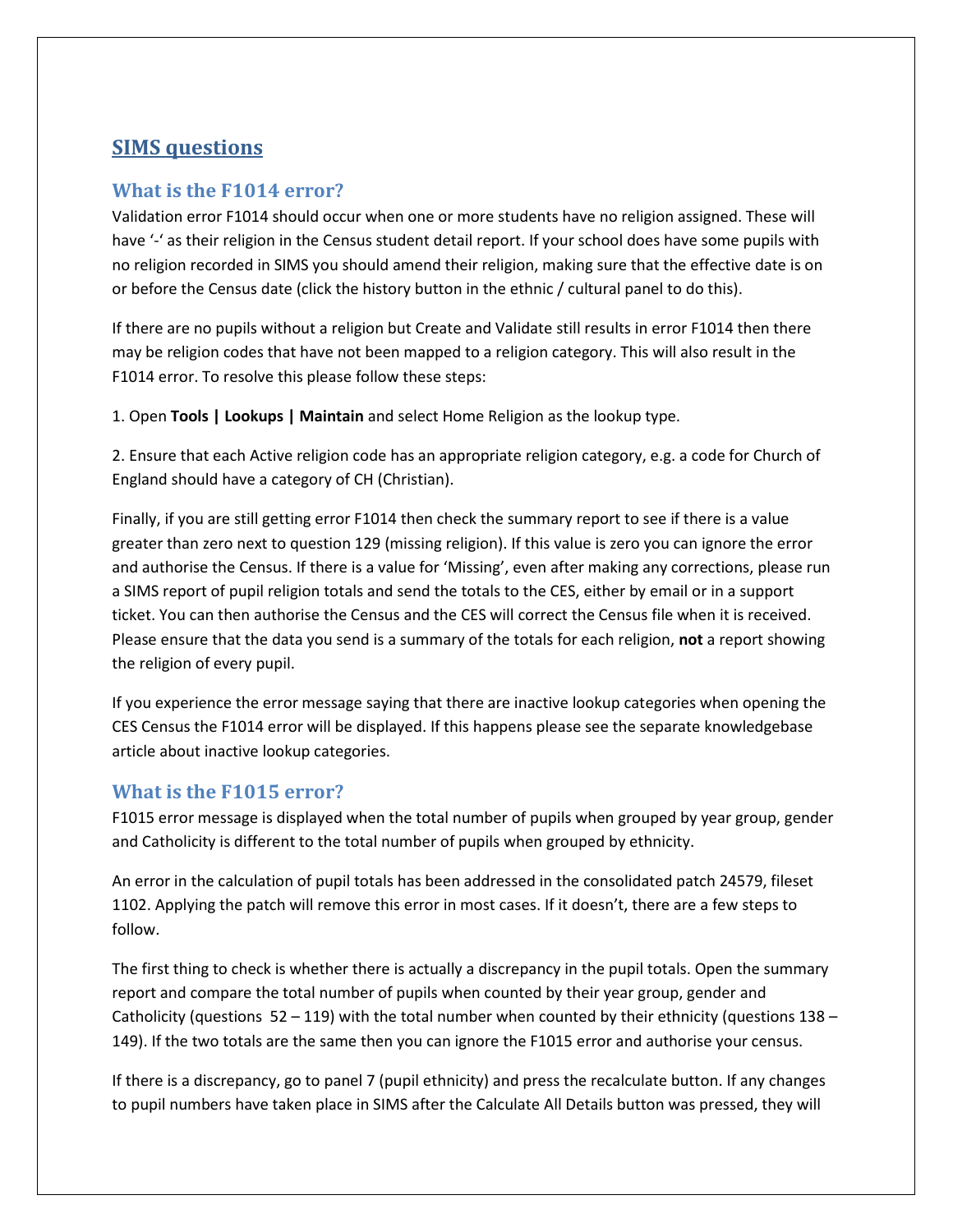not be reflected in the ethnicity totals until the panel is recalculated. This may remove the error in which case you can authorise the census.

If recalculating the pupil ethnicity totals doesn't remove the discrepancy, you will need to generate the student detail report and look for the cause of the discrepancy at pupil level. For example, if a new pupil hasn't been given a year group they will not be counted in the totals of pupils by year group and gender. Also, the pupil ethnicity totals sometimes include dual-registered pupils where the school is the subsidiary school.

Finally, if there is a discrepancy that can't be resolved, please authorise and submit your census. Additionally, please raise a helpdesk support ticket at <http://cescensus.org.uk/helpdesk> and state the correct total pupils on roll on census day. We will then amend your file when it is received.

Please DO NOT attach your student detail report to your ticket as this will constitute a breach of GDPR.

#### <span id="page-5-0"></span>**How do I change the effective date of a pupil's religion?**

- 1. Go to the pupil's Student Details
- 2. Go to panel 8 (Ethnic / Cultural)
- 3. Click on the History button in the corner of the panel
- 4. Double click on Religion
- 5. Double click on the orange bar next to their religion
- 6. Change Start Date to the Census reference date or earlier

#### <span id="page-5-1"></span>**SIMS crashes when I press 'Create & Validate'.**

There are three possible solutions to this problem:

- 1. Import the latest fileset
- 2. Run 'Tools->Validate Memberships'
- 3. Change the CES Census Folder (See [http://www.cescensus.org.uk/sims/folder.html\)](http://www.cescensus.org.uk/sims/folder.html)

If you still cannot create your census, please raise a support case with CAPITA. You should also email the case number to [census@catholiceducation.org.uk.](mailto:census@catholiceducation.org.uk)

#### <span id="page-5-2"></span>**The report shows the wrong number of pupils.**

SIMS extracts data for the Census date of 20<sup>th</sup> January 2022 in England and 18<sup>th</sup> January in Wales. If pupils have joined or left the school since that date then the totals will be different.

If a pupil is **dual registered** and your school is their **subsidiary school** they will not be included in any part of the CES Census.

#### <span id="page-5-3"></span>**The report shows the wrong number of Catholic pupils.**

Go to **Tools | Statutory Returns Tools | Update CES Census Lookups.** Under **Pupil Lookups Related** check the value for **Catholic Religion**. If this is set to an incorrect value, eg Christian, set it to the correct value and press 'Save'. Return to the census and press 'Save' then 'Create & validate'. If the lookup value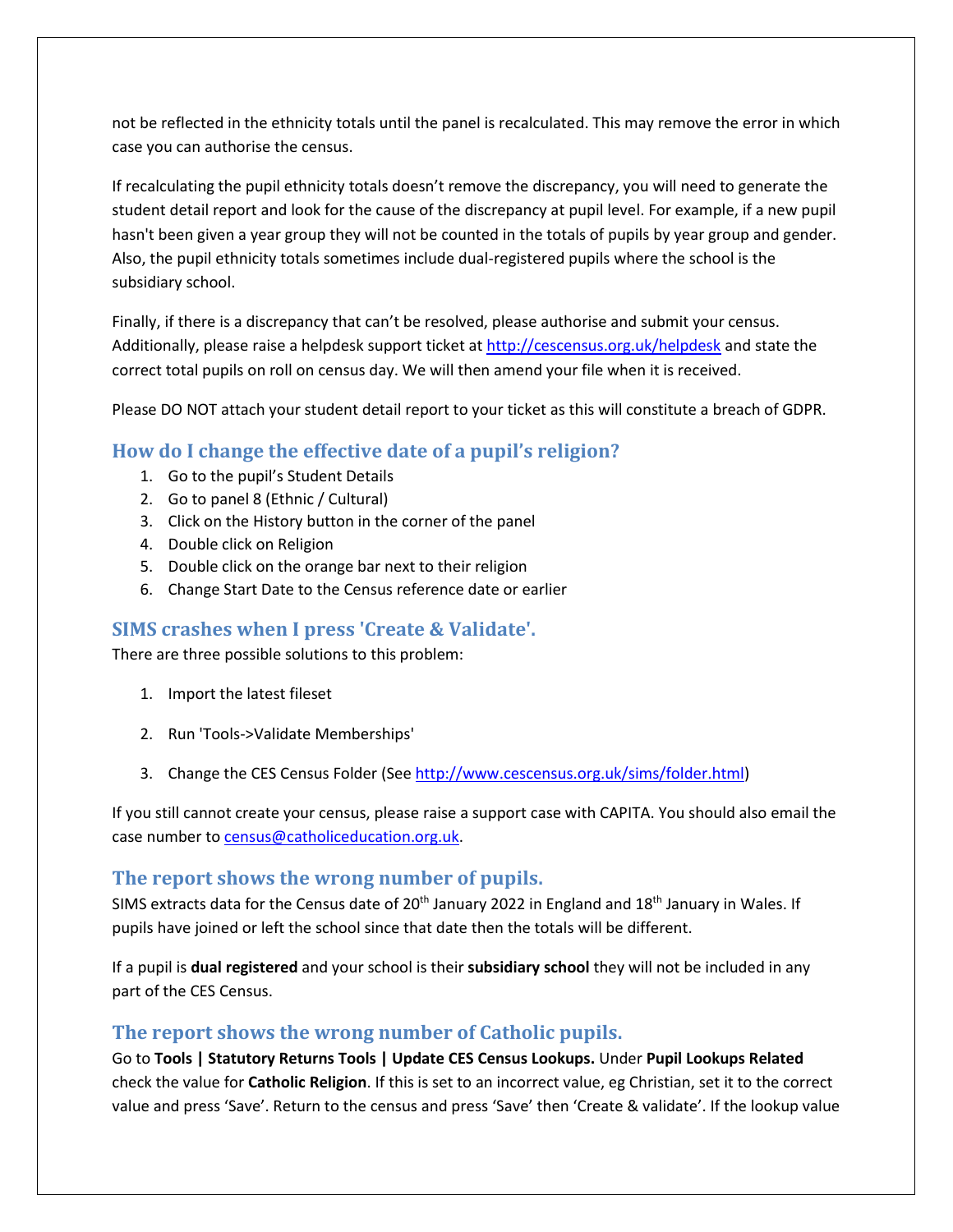is correct, or if the report still shows an incorrect figure, please see the answer to the previous question before calling the helpdesk.

#### <span id="page-6-0"></span>**Why are corrections to religion and ethnicity not showing?**

If you make corrections to pupil data that should be reflected in the census, you must ensure that the changes are made with an effective date **before the census reference date.** After making corrections you must ensure that you press the 'calculate all details' button and then 'save' and 'create and validate' for the changes to appear in the reports.

You can check the data that SIMS has used for your Census by running the staff and student detail reports.

#### <span id="page-6-1"></span>**Panel 11 shows the wrong number of support staff.**

The Census guidance documents contain a complete list of all the support staff categories that are included in the CES Census. The **Support Staff Detail Report** lists all the staff counted as support staff in the Census.

#### <span id="page-6-2"></span>**When I press 'Create & Validate' I get an error message.**

If you see the error message 'The CES return cannot be generated without gathering the data' you need to press the button **'calculate all details'** in Panel 1 and check the details in the panels before saving and creating the census.

#### <span id="page-6-3"></span>**When I press 'Save' and 'Create & Validate' no changes are saved.**

If there are any fatal errors in the data, these will be displayed at the foot of the screen and the census will not be saved. These errors include failure to select a diocese from the list in panel 1.

#### <span id="page-6-4"></span>**Which file do we send and where is it?**

Your Census return created several files with CES in the middle of their filenames. Most of these files are reports and end with the html file extension. The file that should be submitted to CES has the extension xml and will have a name similar to this: 3903313\_CES\_390XX22\_001.xml.

If you cannot remember the exact location of the folder containing the census files, you can find it in SIMS by going to **Routines | Statutory Returns | Schools CES Census** and looking for the "CES Census Folder" field at the top of the screen (you may need to click the Browse button to see it).

#### <span id="page-6-5"></span>**We can't find the XML file to upload**

See the answer to 'Which file do we send and where is it' above. If the file is not in this location, check that the census has been authorised. The XML file is created when the census is authorized.

# <span id="page-6-6"></span>**The school uses SIMS, but does not have the CES Census. How do I now obtain this application?**

Go to **Tools | Statutory Returns Tools** or **Routines | Statutory Returns.** If there is no mention of CES Census, go to<http://www.cescensus.org.uk/patch.php> and complete the online form to request the Census patch from Capita.